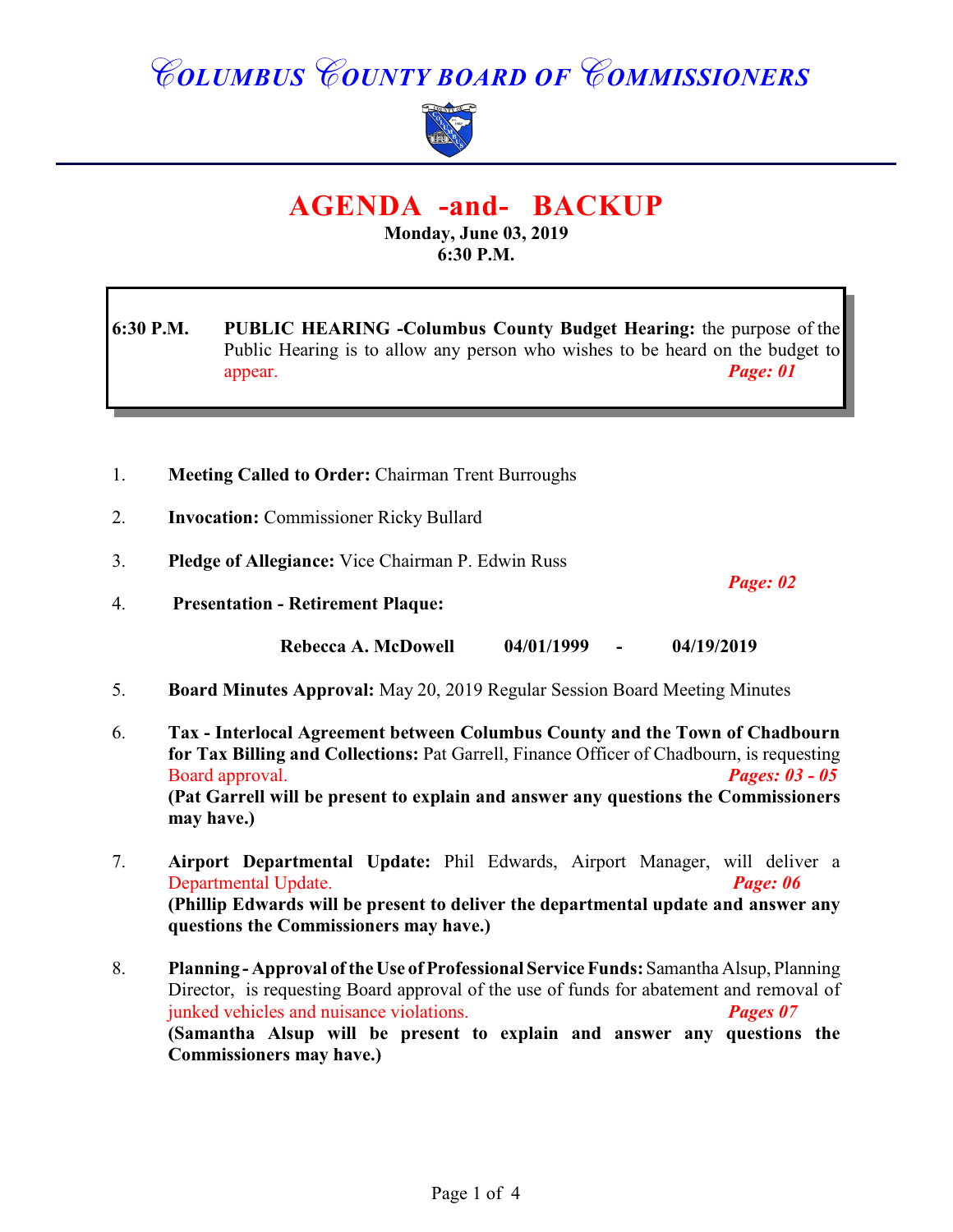- 9. **Planning Approval of Carry Over Balance of Professional Services:** Samantha Alsup, Planning Director, is requesting Board approval to carry the Professional Services funds to FY 2019-2020 for demolition and abatement of the Fair Bluff Motel and other structures on that same parcel. *Page: 08* **(Samantha Alsup will be present to explain and answer any questions the Commissioners may have.)**
- 10. **Building Inspections Permit Fee Increases:** Wayland Townsend, Building Inspections Director, is requesting Board approval of fee increases. *Pages: 09 - 14* **(Wayland Townsend will be present to explain and answer any questions the Commissioners may have.)**
- 11. **Aging Release of Funds:** Amanda Harrelson, Director of Aging, is requesting Board approval of fund release. *Page: 15*  **(Amanda Harrelson will be present to explain and answer any questions the Commissioners may have.)**
- 12. **Finance Resolution Making Certain Findings and Appointments and Requesting Approval of the Local Government Commission, and Public Hearing Date:** Bobbie Faircloth, Finance Director, is requesting Board approval of the Resolution and establishment of June 17, 2019, at 6:30 P.M. for Public Hearing. *Pages: 16 - 20* **(Bobbie Faircloth will be present to explain and answer any questions the Commissioners may have.)**
- 13. **Fireworks Permission for Fireworks at South Columbus High School on Tuesday, July 02, 2019, Request for \$1,000.00 Financial Support and Waiver of Fee Permit:** Cynthia S. Nelson, Volunteer, Tabor City Chamber of Commerce, is requesting permission for fireworks for the 32nd Annual Columbus County Fourth of July Fireworks Celebration, request for \$1,000.00 financial support and waiver of the fee permit. *Pages: 21 - 23* **(Michael Stephens, County Manager will be present to explain and answer any questions the Commissioners may have.)**
- 14. **Appointments/Reappointments/Replacements to Committees and Boards:** June B. Hall, Clerk to the Board, is requesting appointments/reappointments/replacements.

*Pages: 24 - 26*

| <b>COMMITTEE</b>                                                    | ZONE/<br>EB           | PERSON(S)                                                           | <b>EXPIR.</b><br><b>DATE</b> |
|---------------------------------------------------------------------|-----------------------|---------------------------------------------------------------------|------------------------------|
| <b>Aging Advisory Council (Region O) -COG-</b>                      | EB<br><b>EB</b><br>EB | Ina Brown<br><b>Gene McNeil</b><br><b>Jeanette Suggs (Deceased)</b> | 06/30/2018<br>06/30/2018     |
| <b>Animal Control Advisory Council</b>                              | Ш                     | Vacant<br>Vacant                                                    |                              |
| <b>Brunswick Zoning, Planning Board and Board</b><br>of Adjustments | <b>EB</b>             | Caletta Faulk - ETJ                                                 | $05-17-2019$                 |
| <b>Chadbourn Planning and Zoning Board</b>                          | EB                    | <b>ETJ - VACANT</b>                                                 |                              |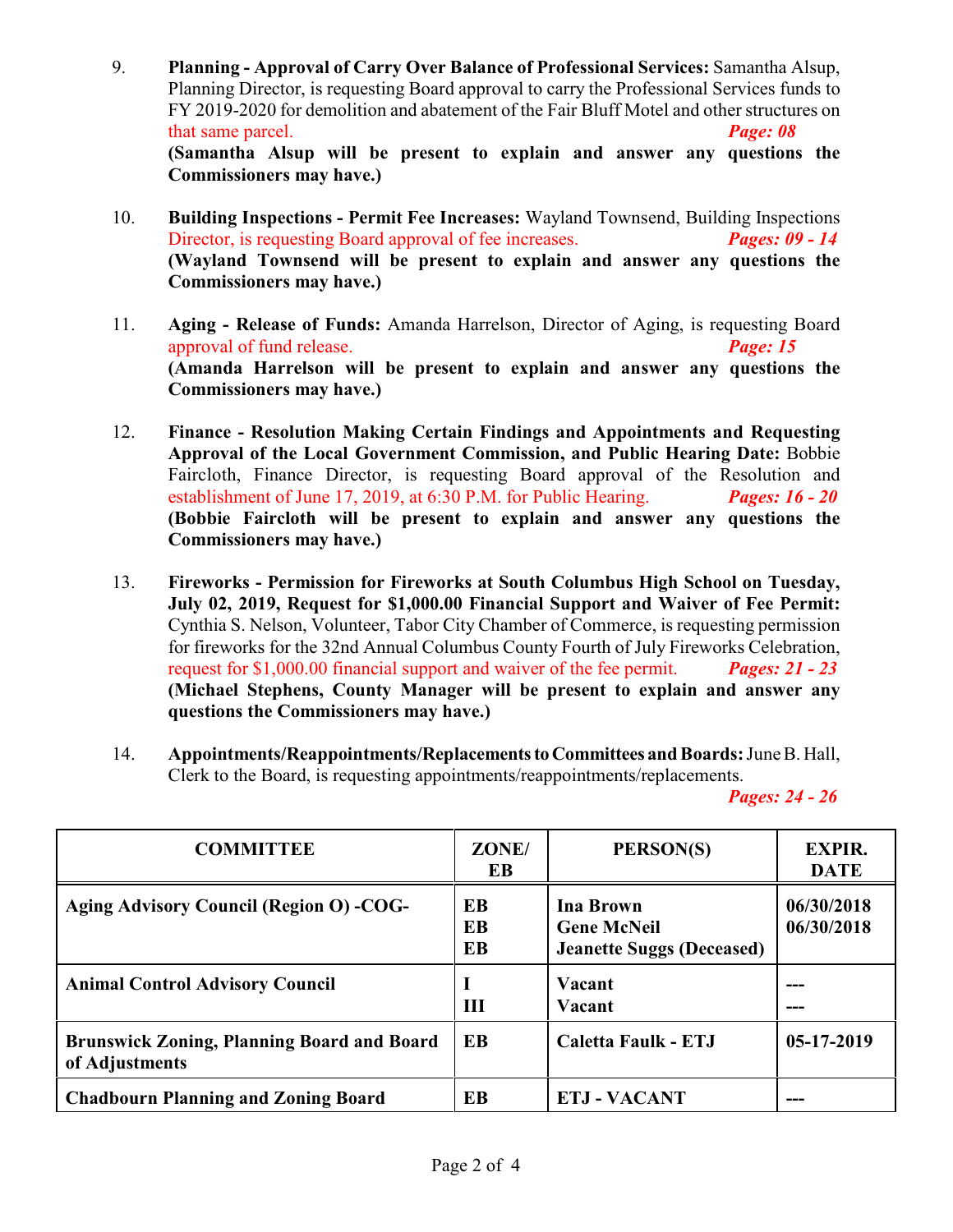| <b>COMMITTEE</b>                                                                         | ZONE/<br>EB                    | PERSON(S)                                                                             | <b>EXPIR.</b><br><b>DATE</b>           |
|------------------------------------------------------------------------------------------|--------------------------------|---------------------------------------------------------------------------------------|----------------------------------------|
| <b>Economic Development Commission Board of</b><br><b>Directors</b>                      | III<br><b>VI</b><br><b>VII</b> | <b>Troy Willard Goss, Sr.</b><br><b>Harry Foley - Resigned</b><br><b>John Blosser</b> | 06/30/2019<br>06/30/2019<br>06/30/2019 |
| <b>Home and Community Care Block Grant for</b><br><b>Aging Services Advisory Council</b> | I                              | <b>Barbara Williams</b>                                                               | 06-30-2019                             |
|                                                                                          | $\mathbf{I}$                   | <b>Willie Green</b><br><b>Sue Bell</b>                                                | 66<br>,,                               |
|                                                                                          |                                | <b>Betty Williamson</b>                                                               | 66                                     |
|                                                                                          | III                            | <b>Richard Wilson</b>                                                                 | , 2, 3                                 |
|                                                                                          |                                | <b>Blondell Junious</b>                                                               | 66                                     |
|                                                                                          | IV<br>$\mathbf{V}$             | <b>Dam Watts</b>                                                                      | , 2, 3<br>66                           |
|                                                                                          |                                | <b>Robert Adams</b>                                                                   | "                                      |
|                                                                                          |                                | <b>Henry Milligan</b><br><b>Tommy Spivey</b>                                          | 66                                     |
|                                                                                          | VI                             | <b>Lester Drew</b>                                                                    | ,,                                     |
|                                                                                          |                                | <b>Peggy Gerald</b>                                                                   | 66                                     |
|                                                                                          | <b>VII</b>                     | J.D. Gore                                                                             | "                                      |
|                                                                                          |                                | <b>Judy Ward</b>                                                                      | $\mathsf{G}\mathsf{G}$                 |
| <b>Housing Advisory Committee</b>                                                        | $\mathbf{V}$                   | <b>Henry Milligan</b>                                                                 | 06/30/2019                             |
|                                                                                          | <b>VII</b>                     | <b>James Register</b>                                                                 | 06/30/2019                             |
| <b>Industrial Facilities Pollution Control</b><br><b>Financing Authority</b>             | <b>EB</b>                      | Carl Meares, Jr.                                                                      | 06/30/2018                             |
| <b>Joint Community Advisory Committee</b>                                                | <b>EB</b>                      | <b>Zelma Biddle</b>                                                                   | 04/20/2018                             |
| (Recommendations for Appointment:                                                        | <b>EB</b>                      | Naomi Ward                                                                            | 11/05/2018                             |
| Peggy Gerald, Anita Adams and Joleen Lewis)                                              | <b>EB</b>                      | <b>Deborah Spivey</b>                                                                 | 04/02/2019                             |
|                                                                                          | <b>EB</b>                      | Michael J. Creen                                                                      | 07/16/2019                             |
|                                                                                          | <b>EB</b>                      | <b>4 Vacancies</b>                                                                    |                                        |
| <b>Jury Commission</b>                                                                   | <b>EB</b>                      | <b>Gwen Joy</b>                                                                       | 06-30-2019                             |
| <b>Literacy Council (Columbus County)</b>                                                | <b>EB</b>                      | <b>Amon E. McKenzie</b>                                                               | 2019                                   |
| <b>Southeastern Economic Development</b><br><b>Commission</b>                            | $\mathbf I$                    | <b>Raymond Shaw</b>                                                                   | 04/01/2019                             |
| <b>Tabor City Planning and Zoning Board</b>                                              | <b>EB</b>                      | Patrick Milligan, ETJ                                                                 | <b>April, 2019</b>                     |
| <b>Tabor City Zoning Board of Adjustment</b>                                             | EB                             | <b>Kenny Stanley</b>                                                                  | <b>April, 2019</b>                     |
| <b>Voluntary Agricultural District Board</b>                                             | III<br><b>VI</b><br><b>VII</b> | <b>Neil King</b><br><b>John Wayne Hardwick</b><br><b>Colby Callahan</b>               | 06/30/2019<br>06/30/2019<br>06/30/2019 |